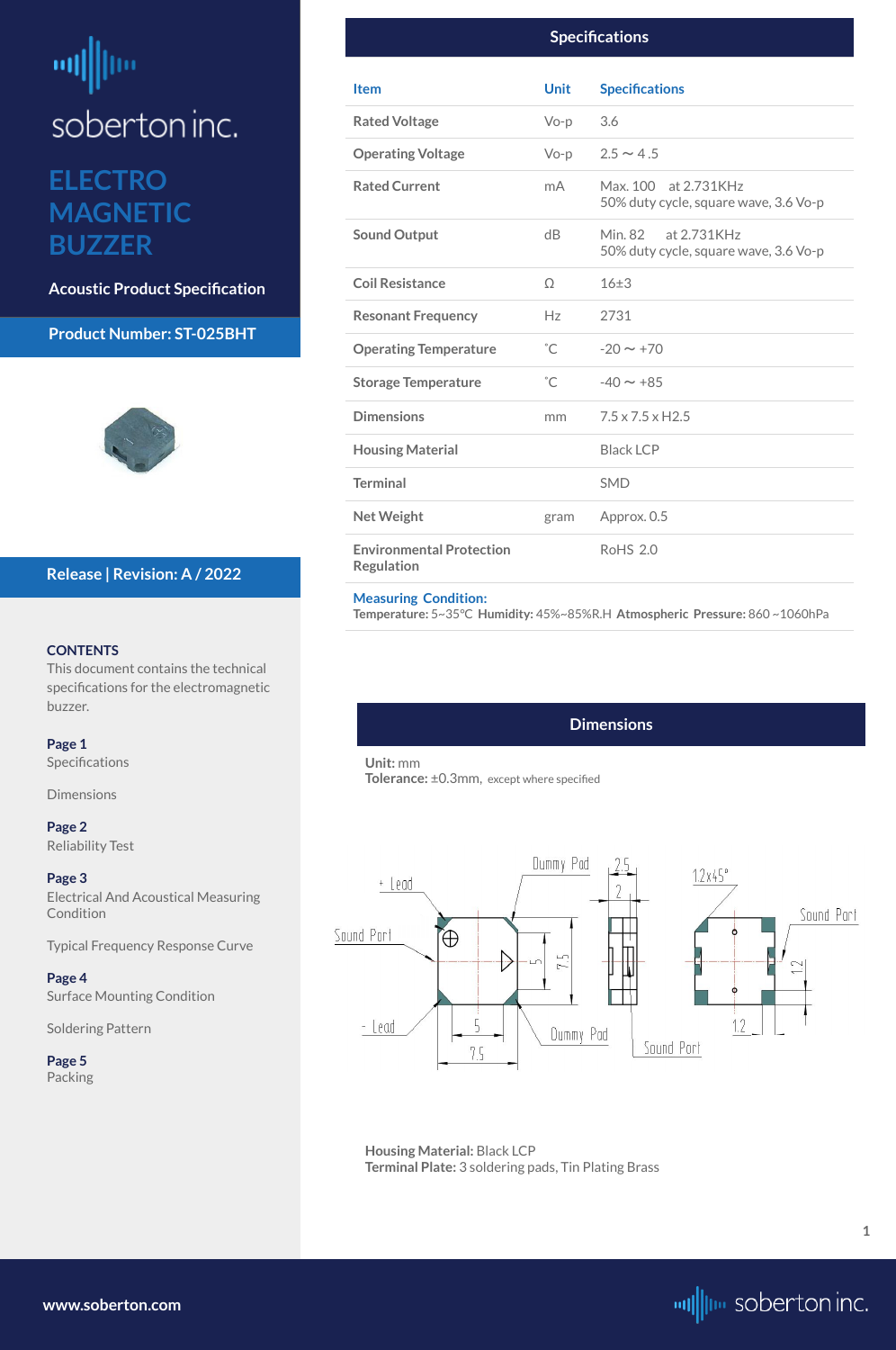### <span id="page-1-0"></span>**ELECTRO MAGNETIC BUZZER**

**Acoustic Product Specification**

#### **Product Number: ST-025BHT**



#### **CONTENTS**

**[Page 1](#page-0-0) Specifications** 

**[Page 3](#page-2-0)** [Electrical And Acoustical Measuring](#page-2-0)  **[Condition](#page-2-0)** 

This document contains the technical specifications for the electromagnetic buzzer.

[Dimensions](#page-0-0)

**Page 2** Reliability Test

[Typical Frequency Response Curve](#page-2-0)

**[Page 4](#page-3-0)** [Surface Mounting Condition](#page-3-0)

#### [Soldering Pattern](#page-3-0)

**[Page 5](#page-4-0)** [Packing](#page-4-0)

#### **Release | Revision: A / 2022**

**[www.soberton.com](http://www.soberton.com)**



#### **Reliability Test**

After any of the following tests the part shall meet specifications without any degradation in appearance and performance except SPL. SPL shall meet the specifications and shall not deviate more than -10dB from the initial value.

#### **Standard Temperature Life Test**

The part shall be subjected to 96 hours at 25±10°C.

**Input rated voltage:** 3.6 Vo-p

**Resonant frequency:** 2731Hz, 50% duty cycle, square wave.

#### **High Temperature Test**

The part shall be capable of withstanding a storage temperature of +85°C for 96 hours.

#### **Low Temperature Test**

The part shall be capable of withstanding a storage temperature of -40°C for 96 hours.

#### **Humidity Test**

**Temperature** +40℃±3℃

**Relative Humidity** 90% ~ 95%

**Duration** 48 hours and exposure to room temperature for 6 hours

#### **Temperature Shock Test**

**Per cycle 60°C**/1 hour → **25°C**/3 hours →**-20°C**/1 hour → **25°C**/3 hours

**Total cycle** 10 cycles

#### **Drop Test**

Standard Packaging from 75cm

Drop on hardwood or board of 5cm thick, three sides, six plain

#### **Vibration Test**

**Vibration** 1000 cycles/min.

**Amplitude** 1.5mm

**Duration** 1 hour in each 3 axes

#### **Reflow Test**

**Use recommended reflow soldering condition** 1. No abnormality should be found after reflow 2. Good soldering to meet soldering requirements

#### **Note**

Please make sure that any foreign materials (e.g. magnetic powder, washing solvent, flux, corrosive gas) do not enter this product in your production processes. Contamination may result in a loss of some or all audio output.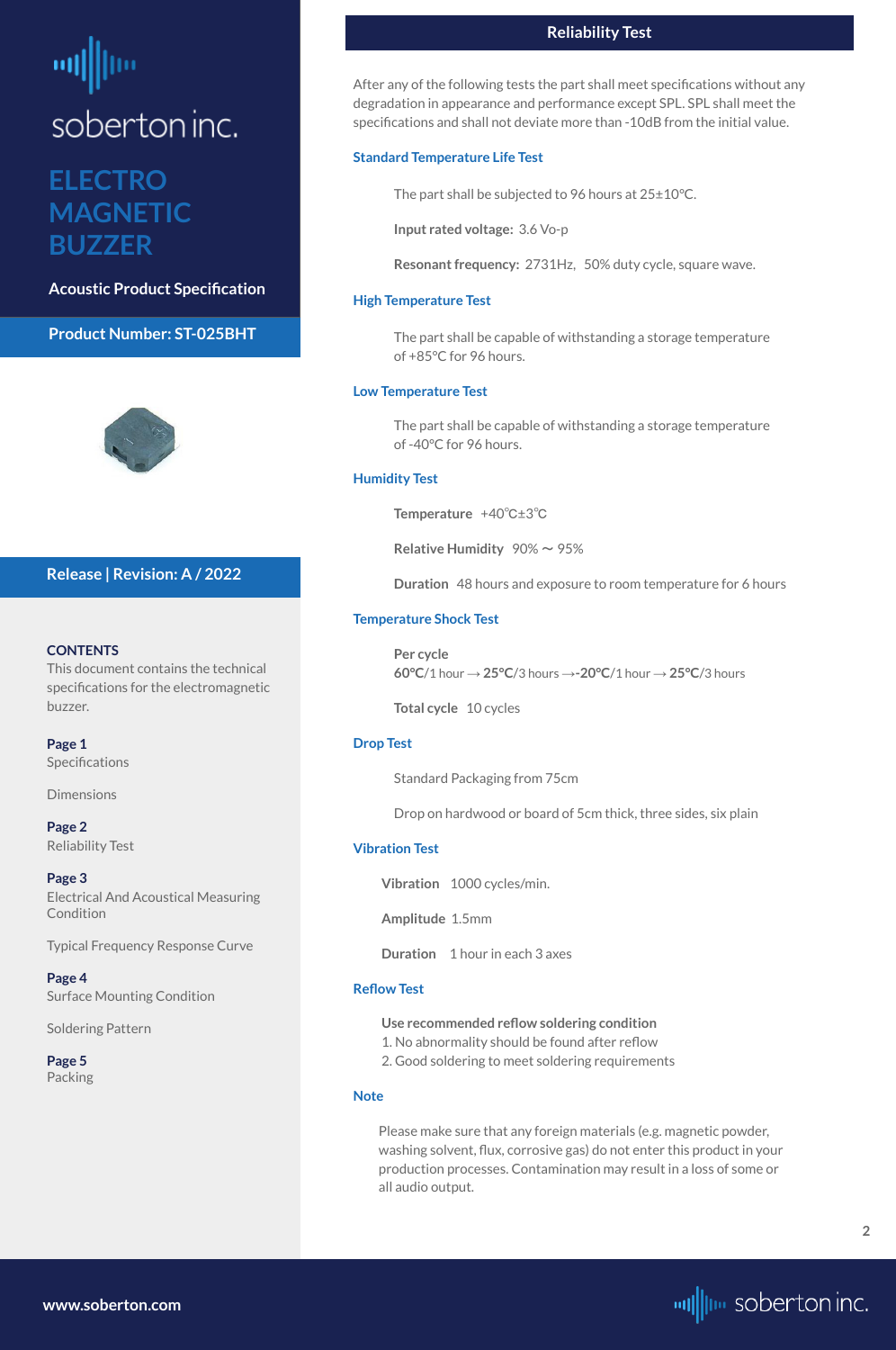### <span id="page-2-0"></span>**ELECTRO MAGNETIC BUZZER**

**Acoustic Product Specification**

**Product Number: ST-025BHT**

#### **CONTENTS**

Electrical And Acoustical Measuring **Condition** 

This document contains the technical specifications for the electromagnetic buzzer.

#### **[Page 1](#page-0-0)**

[Specifications](#page-0-0) 

[Dimensions](#page-0-0)

#### **[Page 2](#page-1-0)**

[Reliability Test](#page-1-0)

#### **Page 3**

Typical Frequency Response Curve

**[Page 4](#page-3-0)** [Surface Mounting Condition](#page-3-0)

#### [Soldering Pattern](#page-3-0)

**[Page 5](#page-4-0)** [Packing](#page-4-0)

#### **Release | Revision: A / 2022**

**[www.soberton.com](http://www.soberton.com)**



#### **Electrical And Acoustical Measuring Condition**

#### **Recommended Driving Circuit**

Resonant frequency, 50% duty cycle, square wave. Signal amplitude should be large enough to saturate the transistor.



**Recommended Setting**





#### **Typical Frequency Response Curve**

3.6 Vo-p , 50% duty cycle, square wave,10cm

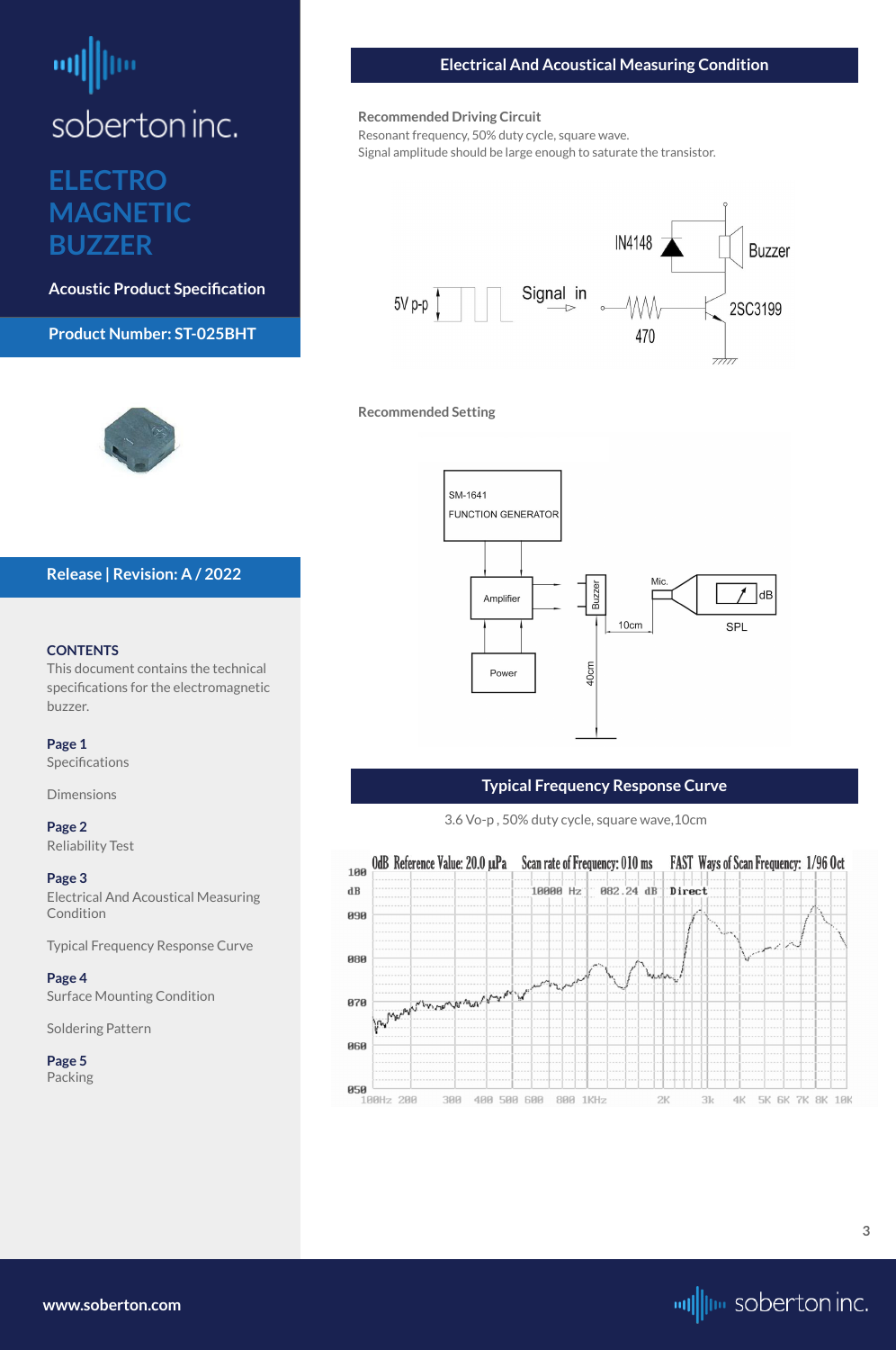### <span id="page-3-0"></span>**ELECTRO MAGNETIC BUZZER**

**Acoustic Product Specification**

#### **Product Number: ST-025BHT**



#### **CONTENTS**

[Electrical And Acoustical Measuring](#page-2-0)  **[Condition](#page-2-0)** 

This document contains the technical specifications for the electromagnetic buzzer.

#### **[Page 1](#page-0-0)**

[Specifications](#page-0-0) 

[Dimensions](#page-0-0)

#### **[Page 2](#page-1-0)** [Reliability Test](#page-1-0)

#### **[Page 3](#page-2-0)**

[Typical Frequency Response Curve](#page-2-0)

#### **Page 4** Surface Mounting Condition



**[Page 5](#page-4-0)** [Packing](#page-4-0)





Terminal Plate: 3 soldering pads, Tin Plating Brass

#### **Release | Revision: A / 2022**

#### **Surface Mounting Condition**

#### **Reflow Soldering**

Recommended reflow soldering condition is as follows.



#### **Note**

- 1. In automated mounting of the SMD sound transducers on PCB, any bending, expanding and pulling forces or shocks against the SMD sound transducers shall be kept minimum to prevent them from electrical failures and mechanical damage of the devices.
- 2. In the reflow soldering, soldering temperatures that are above specification and extreme gradients such as rapid heating or cooling may cause electrical failures and mechanical damage of the devices.

**[www.soberton.com](http://www.soberton.com)**



**4**

#### **Soldering Pattern**